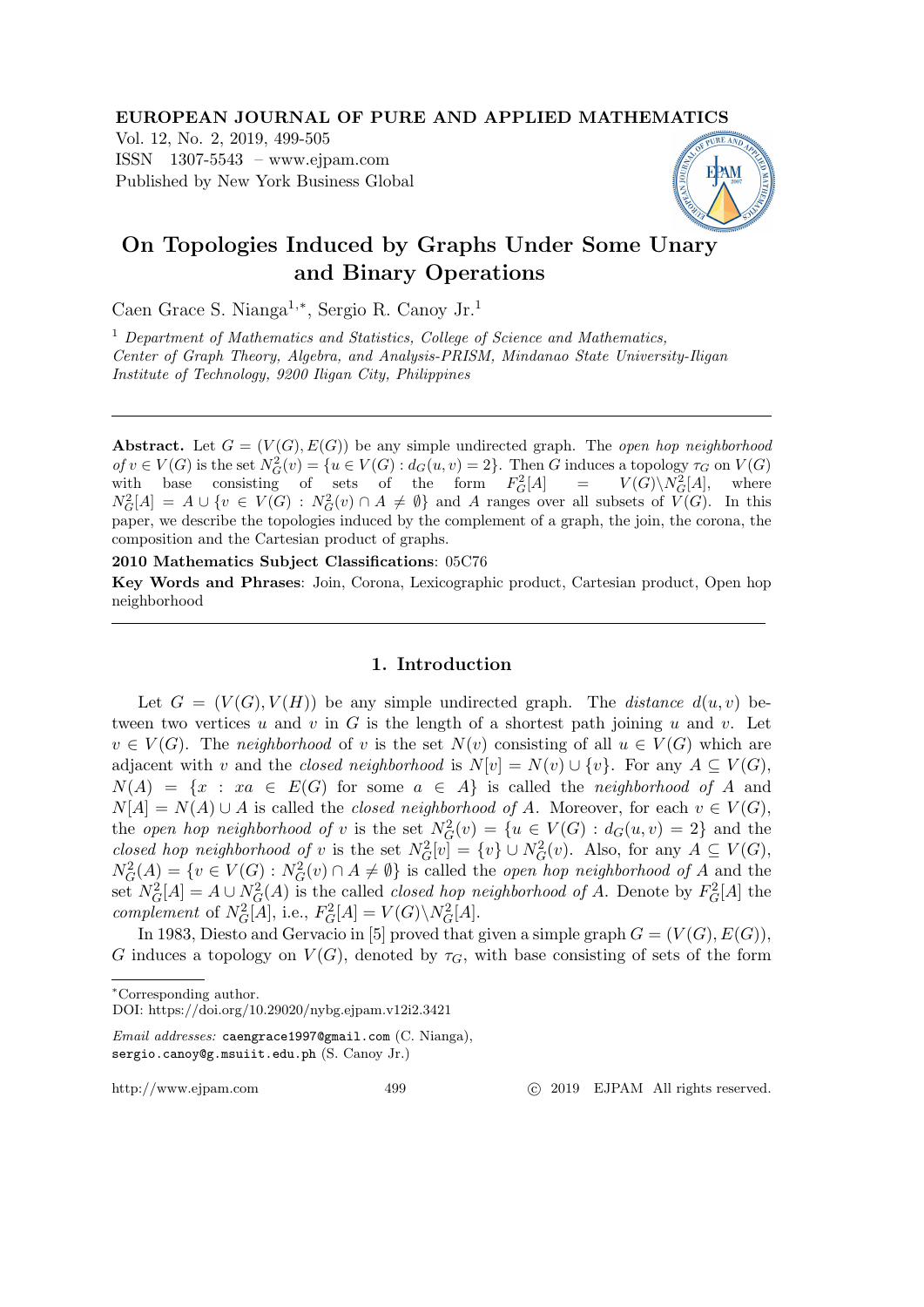$F_G(A) = V(G) \backslash N_G(A)$ , where  $N_G(A) = A \cup \{x : xa \in E$  for some  $a \in A\}$  and A ranges over all subsets of  $V(G)$ . Their construction was further investigated in [2], [3] and [6]. In particular, Canoy and Lemence in [2] described the topologies induced by the complement of a graph, the join of graphs, composition and Cartesian product of graphs.

In [1], Canoy and Gimeno presented another way of constructing a topology  $\tau_G$  from a connected graph G by considering the family  $\Omega(G) = \{F_G^2[A] : A \subseteq V(G)\}\$  where  $F_G^2[A] = \{x \in V(G) : x \notin A \text{ and } d_G(x, a) \neq 2 \text{ for all } a \in A\}.$  They showed that this family is a base for some topology  $\tau_G$  on  $V(G)$ . This construction is also studied by Nianga et al, in [4] for any graph G. It is also shown that the family  $\mathcal{B}_G = \{F_G^2[A] : A \subseteq V(G)\}$ and  $S_G = \{F_G^2[v] : v \in V(G)\}\$  are, respectively, base and subbase for the topology  $\tau_G$  on  $V(G).$ 

Concepts on Graph Theory and Topology are taken from [7] and [8], respectively.

### 2. Results

**Definition 1.** The complement of graph G, denoted by  $\overline{G}$  is the graph with  $V(G) = V(\overline{G})$ and  $uv \in E(\overline{G})$  if and only if  $uv \notin E(G)$ , where  $u, v \in V(G) = V(\overline{G})$ .

**Theorem 1.** Let G be any graph and  $\overline{G}$  its complement. Then for each  $v \in V(G)$ ,

$$
F_G^2[v] = \begin{cases} F_G[v] \cup \left[ \bigcap_{u \in F_G[v]} N_G(u) \right], & \text{if } F_G[v] \neq \emptyset \\ N_G(v), & \text{if } F_G[v] = \emptyset. \end{cases}
$$
(1)

*Proof.* Let G be any graph and  $\overline{G}$  its complement. Let  $v \in V(G)$  and set  $A = \bigcap_{u \in F_G[v]} N_G(u)$ . Suppose  $F_G[v] = \emptyset$ . Then  $N_G(v) = V(G) \setminus \{v\}$ . Hence, v is an isolated vertex in  $\overline{G}$ . Thus,  $F_{\overline{G}}^2$  $E_G^2[v] = N_G(v)$ . Suppose  $F_G[v] \neq \emptyset$ . Let  $u \in F_G[v]$ . Then  $u \neq v$  and  $u \notin N_G(v)$ . Hence,  $u \neq v$  and  $u \in N_{\overline{G}}(v)$ . Thus,  $u \in F_{\overline{G}}^2$  $\frac{d^2}{G}[v]$ . Next, let  $w \in A$ . Then  $w \in N_G(u)$  for all  $u \in F_G[v]$ . Since  $u \notin N_G(v)$ , it follows that  $w \neq v$ . Also,  $w \notin N_{\overline{G}}(u)$ for all  $u \in N_{\overline{G}}(v)$ . It implies that  $d_{\overline{G}}(w, v) \neq 2$ . Hence,  $w \in F_{\overline{G}}^2$  $\frac{C^2}{G}[v]$ . Consequently,  $F_G[v] \cup [\cap_{u \in F_G[v]} N_G(u)] \subseteq F_{\overline{G}}^2$  $\frac{C^2}{G}[v]$ . Next, let  $x \in F_{\overline{G}}^2$  $\frac{d^2}{G}[v]$ . Then  $x \neq v$  and  $x \notin N_{\overline{G}}^2(v)$ . If  $x \in F_G[v]$ , then we are done. Suppose  $x \notin F_G[v]$ . Then  $x \in N_G(v)$ . Suppose further that there exists  $u \in F_G[v]$  such that  $x \notin N_G(u)$ . Thus,  $u \in N_{\overline{G}}(v)$  and  $x \in N_{\overline{G}}(u)$ . Also, since  $x \in N_G(v)$ ,  $x \notin N_{\overline{G}}(v)$ . Thus,  $d_{\overline{G}}(x, v) = 2$ , that is,  $x \in N_{\overline{G}}^2(v)$ , a contradiction. Therefore,  $x \in N_G(u)$  for all  $u \in F_G[v]$ . This shows that  $x \in A$ . Accordingly,  $F_{\overline{C}}^2$  $E_G^2[v] \subseteq F_G[v] \cup [\bigcap_{u \in F_G[v]} N_G(u)].$  This establishes the desired equality.  $\Box$ 

**Theorem 2.** Let G be any graph and  $\overline{G}$  its complement. If v is an isolated vertex of G (or of  $\overline{G}$ ), then  $\{v\} \in \tau_G \cap \tau_{\overline{G}}$ .

*Proof.* Suppose v is an isolated vertex of G (or of  $\overline{G}$ ). Then  $\{v\} = F_G^2[V(G)\setminus\{v\}] = F_G^2[V(\overline{G})\setminus\{v\}]$  and so,  $\{v\} \in \mathcal{B}_G$  and  $\{v\} \in \mathcal{B}_{\overline{G}}$ . Thus,  $\{v\} \in \tau_G$ and  $\{v\} \in \tau_{\overline{G}}$ . Therefore,  $\{v\} \in \tau_G \cap \tau_{\overline{G}}$ .  $\Box$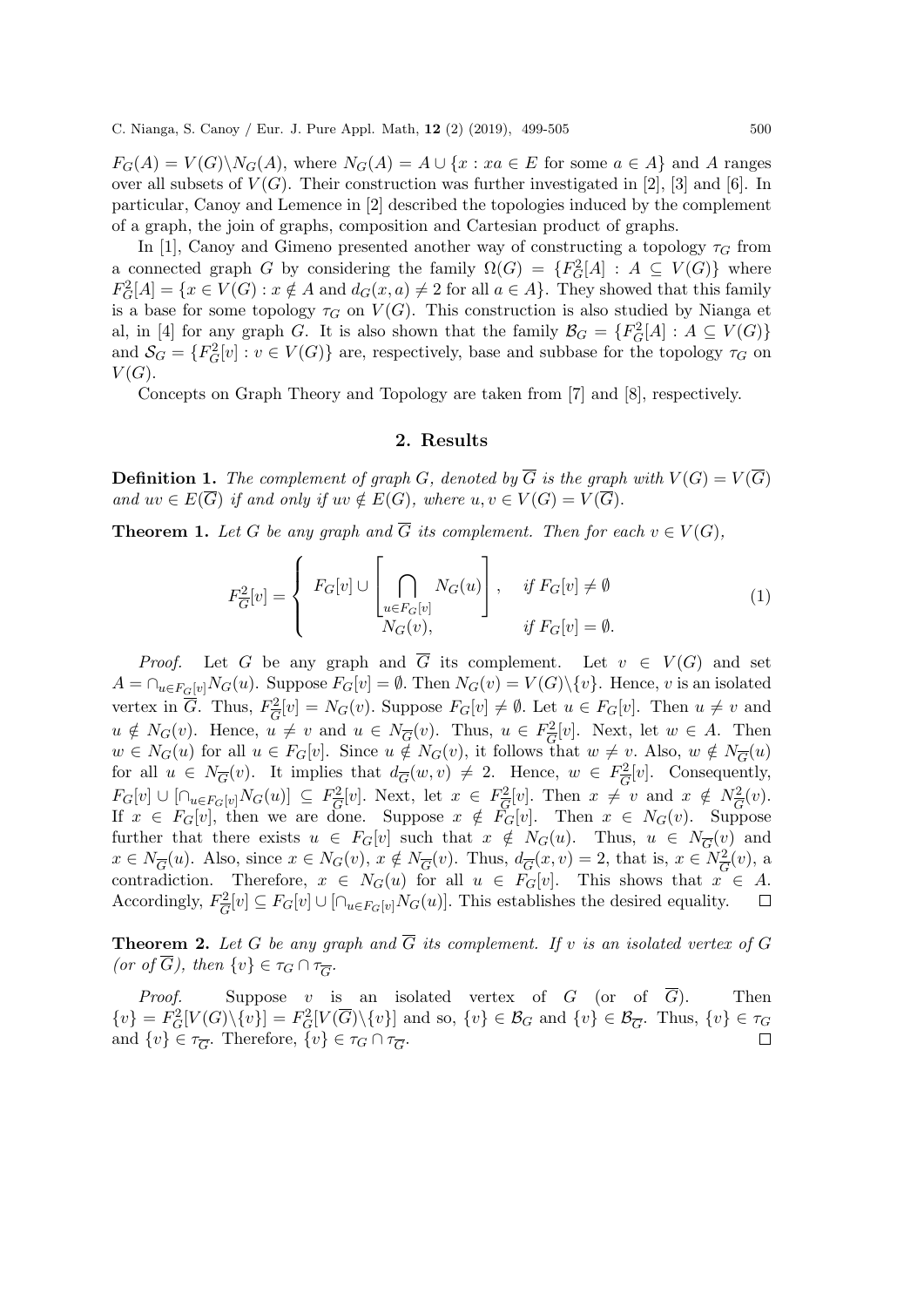Remark 1. The converse of theorem 17 is not true.

Consider  $G = P_5 = [a, b, c, d, e]$ . Then  $\{e\} = F_G^2[a, b]$  and  $\{e\} = F_{\overline{G}}[a, c]$ . However, e is not an isolated vertex of G nor of  $\overline{G}$ .

**Definition 2.** The join  $G_1 + G_2$  of graphs  $G_1$  and  $G_2$  is the graph G with  $V(G) = V(G_1) \cup V(G_2)$  and

$$
E(G) = E(G_1) \cup E(G_2) \cup \{uv : u \in V(G_1) \text{ and } v \in V(G_2)\}.
$$

**Theorem 3.** Let  $G = (V(G), E(G))$  and  $H = (V(H), E(H))$  be graphs and let  $\emptyset \neq A \subseteq V(G)$  and  $\emptyset \neq B \subseteq V(H)$ . Then

- (i)  $F_{G+H}^2[A] = V(H) \cup [\cap_{a \in A} N_G(a)]$ ;
- $(ii)$   $F_{G+H}^{2}[B] = V(G) \cup [\cap_{b \in B} N_H(b)]$  and
- (*iii*)  $F_G^2[\emptyset] = V(G) \cup V(H)$ .

*Proof.* Let  $G = (V(G), E(G))$  and  $H = (V(H), E(H))$  be graphs. Let  $\emptyset \neq A \subseteq V(G)$ and  $\emptyset \neq B \subseteq V(H)$ .

(i) Note that

$$
N_{G+H}^2[A] = A \cup \{ v \in V(G+H) : d_{G+H}(v,a) = 2 \text{ for some } a \in A \}.
$$

Since  $V(H) \subseteq N_{G+H}(A)$ ,

$$
N_{G+H}^2[A] = A \cup \{v \in V(G) : d_{G+H}(v, a) = 2 \text{ for some } a \in A\}
$$
  
=  $A \cup \{v \in V(G) : d_G(v, a) \neq 1 \text{ for some } a \in A\}.$ 

Hence,

$$
F_{G+H}^2[A] = V(H) \cup \left[ \cap_{a \in A} N_G(a) \right].
$$

(ii) Similarly,

$$
F_{G+H}^2[B] = V(G) \cup \left[\cap_{b \in B} N_H(b)\right].
$$

(*iii*) Clearly,  $F_{G+H}^2[\emptyset] = V(G) \cup V(H)$ .

**Remark 2.** Let G be any graph and let  $A_1, A_2 \subseteq V(G)$ . Then

$$
N_G^2[A_1 \cup A_2] = N_G^2[A_1] \cup N_G^2[A_2].
$$

**Theorem 4.** Let  $G = (V(G), E(G))$  and  $H = (V(H), E(H))$  be graphs. Then for any  $A \subseteq V(G+H)$  such that  $A \cap V(G) = A_G \neq \emptyset$  and  $A \cap V(H) = A_H \neq \emptyset$ ,

$$
F_{G+H}^2[A] = F_{G+H}^2[A_G] \cap F_{G+H}^2[A_H].
$$

 $\Box$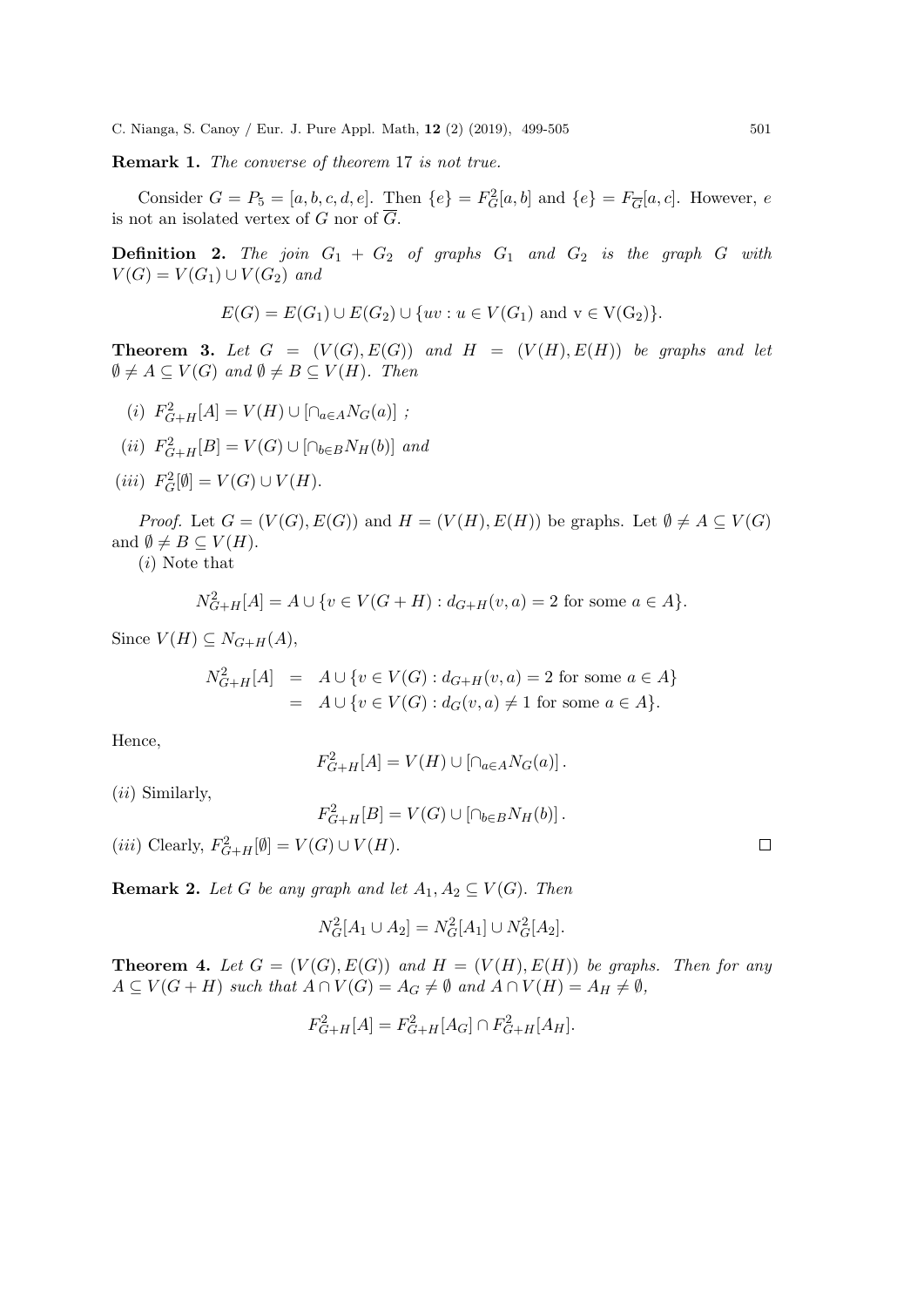*Proof.* Let  $A \subseteq V(G+H)$ . Suppose  $A \cap V(G) = A_G \neq \emptyset$  and  $A \cap V(H) = A_H \neq \emptyset$ . Then  $x \in F_{G+H}^2[A]$  if and only if  $x \notin N_{G+H}^2[A]$ . By Remark 2,  $x \in F_{G+H}^2[A]$  if and only if  $x \in F_{G+H}^2[A_G] \cap F_{G+H}^2[A_H].$  $\Box$ 

The next theorem follows from Theorem 3  $(i)$  and  $(ii)$ .

**Corollary 1.** Let  $G = (V(G), E(G))$  and  $H = (V(H), E(H))$  be graphs. Then for any  $v \in V(G) \cup V(H)$ ,

$$
F_{G+H}^2[v] = \begin{cases} V(H) \cup N_G(v), & \text{if } v \in V(G) \\ V(G) \cup N_G(v), & \text{if } v \in V(H). \end{cases}
$$
 (2)

**Definition 3.** The corona  $G \circ H$  of graphs G and H is the graph obtained by taking one copy of G and  $|V(G)|$  copies H and then forming the sum  $\langle v \rangle + H^v = v + H^v$  for each  $v \in V(G)$ , where  $H^v$  is a copy of H corresponding to the vertex v.

**Theorem 5.** Let  $G = (V(G), E(G))$  and  $H = (V(H), E(H))$  be graphs. Then for any  $a \in V(G \circ H),$ 

$$
F_{G\circ H}^{2}[a] = \begin{cases} F_{G}^{2}[a] \cup \left[ \bigcup_{v \in V(G) \setminus N_{G}(a)} V(H^{v}) \right], & \text{if } a \in V(G) \\ N_{H^{w}}(a) \cup [V(G) \setminus N_{G}(w)] \cup \left[ \bigcup_{v \in V(G) \setminus \{w\}} V(H^{v}) \right], & \text{if } a \in V(H^{w}) \end{cases}
$$
(3)

*Proof.* Let  $x \in F_{G \circ H}^2[a]$ . Then  $x \neq a$  and  $x \notin N_{G \circ H}^2(a)$ . Consider the following cases:

Case 1. Suppose  $a \in V(G)$ . If  $x \in V(G)$ , then  $x \notin N_G^2(a)$  since  $x \notin N_{G \circ H}^2(a)$ . Hence,  $x \in F_G^2[a]$ . Suppose  $x \notin V(G)$ . Let  $u \in V(G)$  such that  $x \in V(H^u)$ . If  $u = a$ , then  $x \in V(H^u)$  and  $u \in V(G) \backslash N_G(a)$ . Suppose  $u \neq a$ . Since  $x \notin N_G^2(a)$  and  $d_{G \circ H}(a, y) = 2$ for all  $y \in V(H^z)$  with  $z \in N_G(a)$ , it follows that  $u \in V(G) \backslash N_G(a)$ . Thus,

$$
F_{G \circ H}^2[a] \subseteq F_G^2[a] \cup \left[\cup_{v \in V(G) \setminus N_G(a)} V(H^v)\right] = X.
$$

Now, let  $w \in X$ . If  $w \in F_G^2[a]$ , then  $w \notin N_G^2[a]$ . Hence,  $w \notin N_{G \circ H}^2[a]$ . This implies that  $w \in F_{G \circ H}^2[a]$ . Suppose  $w \in \bigcup_{v \in V(G) \setminus N_G(a)} V(H^v)$ . Then there exists  $v \in V(G) \setminus N_G(a)$ such that  $w \in V(H^v)$ . It follows that  $w \neq a$  and  $d_{G \circ H}(w, a) \neq 2$ . Thus,  $w \in F_{G \circ H}^2[a]$ . Therefore,

$$
F_G^2[a] \cup \left[\cup_{v \in V(G) \backslash N_G(a)} V(H^v)\right] \subseteq F_{G \circ H}^2[a].
$$

Case 2. Suppose  $a \in V(H^w)$  for some  $w \in V(G)$ . If  $x = w$ , then  $x \in V(G) \backslash N_G(w)$ . Suppose  $x \neq w$ . If  $x \in V(G)$ , then  $d_G(x, w) \neq 1$  because  $d_{G \circ H}(x, a) \neq 2$ . Hence,  $x \in V(G) \backslash N_G(w)$ . Suppose  $x \in V(H^q)$  for some  $q \in V(G)$ . If  $q = w$ , then  $x \in V(H^w)$ . Since  $x \neq a$  and  $a \in V(H^w)$ ,  $x \in N_{H^w}(a)$  (otherwise,  $d_{G \circ H}(a, x) = 2$ ). Suppose  $q \neq w$ . Then  $x \in V(H^q)$  and  $q \in V(G) \setminus \{w\}$ . Thus,

$$
z \in N_{H^w}(a) \cup [V(G) \setminus N_G(w)] \cup [\cup_{v \in V(G) \setminus \{w\}} V(H^v)] = Y.
$$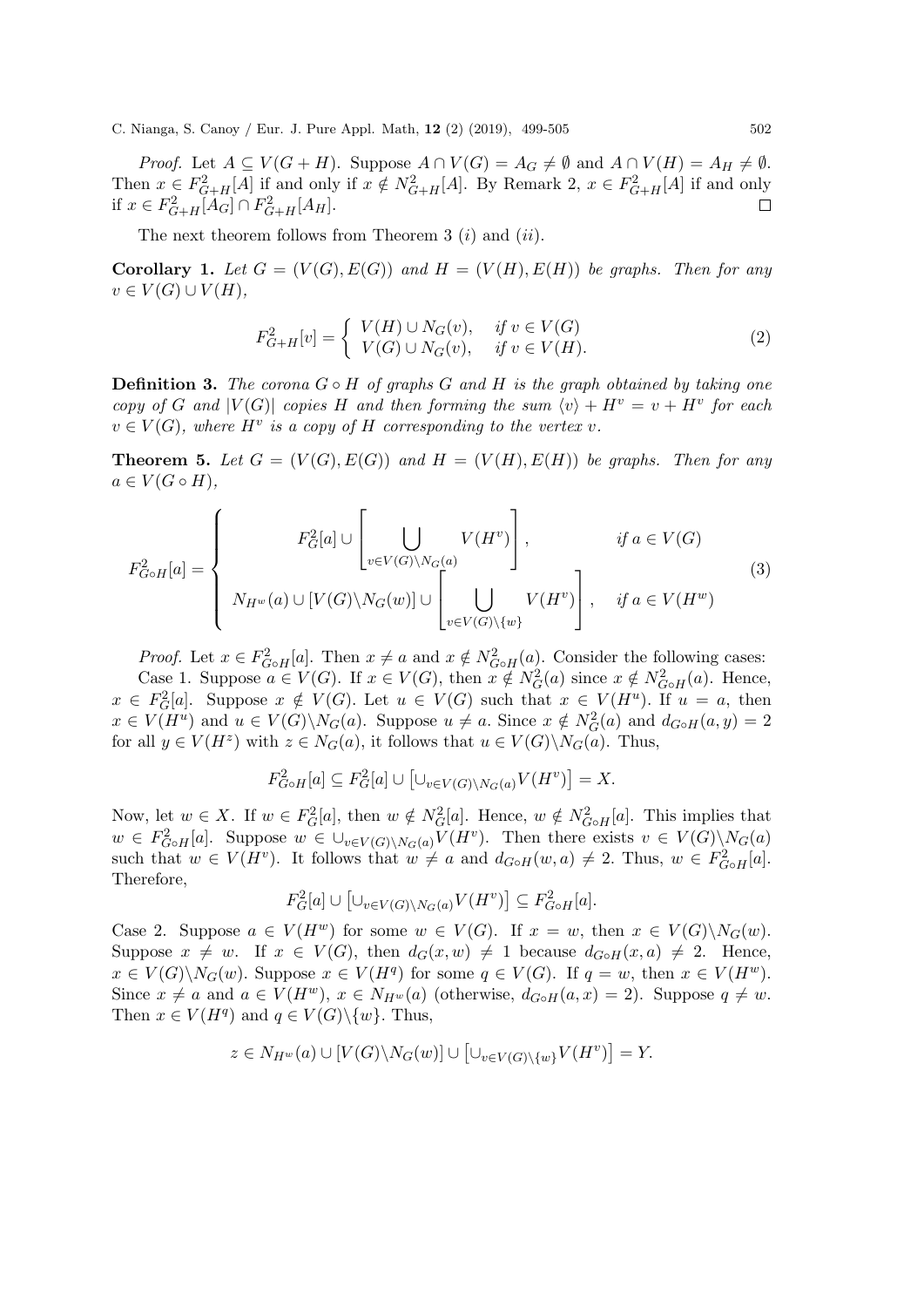Suppose now that  $p \in Y$ . If  $p \in N_{H^w}(a)$ , then  $d_{G \circ H}(p, a) = d_{H^w}(p, a) = 1$ . Hence,  $p \in F_{G \circ H}^2[a]$ . If  $p \in V(G) \setminus N_G(w)$ , then  $d_{G \circ H}(p, w) = d_G(p, w) \neq 1$ . Hence,  $p \neq a$  and  $d_{G \circ H}(a, p) \neq 2$ . This implies that  $p \in F_{G \circ H}^2[a]$ . Finally, if  $p \in \bigcup_{v \in V(G) \setminus \{w\}} V(H^v)$ , then there exists  $r \in V(G) \setminus \{w\}$  such that  $p \in V(H^r)$ . Since

$$
d_{G \circ H}(a, p) = d_{G \circ H}(a, w) + d_{G \circ H}(r, w) + d_{G \circ H}(r, p) = 2 + d_{G \circ H}(r, w) \ge 3,
$$

it follows that  $p \in F_{G \circ H}^2[a]$ . Therefore,

$$
N_{H^w}(a) \cup [V(G) \setminus N_G(w)] \cup \left[ \cup_{v \in V(G) \setminus \{w\}} V(H^v) \right] \subseteq F_{G \circ H}^2[a].
$$

Accordingly, the desired equality follows.

Definition 4. The lexicographic product (composition) of graphs G and H, denoted by  $G[H]$ , is the graph with  $V(G[H]) = V(G) \times V(H)$  and  $(u, v)(u', v') \in E(G[H])$  if and only if either  $uu' \in E(G)$  or  $u = u'$  and  $vv' \in E(H)$ .

**Theorem 6.** Let  $G = (V(G), E(G))$  and  $H = (V(H), E(H))$  be any two graphs and let  $(v, a) \in V(G[H])$ . Then

$$
F_{G[H]}^{2}[(v, a)] = (F_{G}^{2}[v] \times V(H)) \cup (\{v\} \times F_{H}^{2}[a]).
$$

*Proof.* Note that  $(x,q) \in F^2_{G[H]}[(v,a)]$  if and only if  $(x,q) \neq (v,a)$  and  $d_{G[H]}((x,q),(v,a)) \neq 2$ . Consider the following cases:

Case 1. Suppose  $x = v$ . Then  $q \neq a$ . Since

$$
d_{G[H]}((v,q),(v,a)) = d_H(a,q) \neq 2, q \in F_H^2[a],
$$

 $q \in F^2_H[a]$ . Hence,  $(x, q) \in \{v\} \times F^2_H[a]$ . Case 2. Suppose  $x \neq v$ . Then

$$
d_G(x, v) = d_{G[H]}((x, q), (v, a)) \neq 2.
$$

Hence,  $x \in F_G^2[v]$  and  $(x, q) \in F_G^2[v] \times V(H)$ . Therefore,

$$
F_{G[H]}^2[(v,a)] \subseteq (F_G^2[v] \times V(H)) \cup (\{v\} \times F_H^2[a]) .
$$

Next, let  $(w, p) \in F_G^2[v] \times V(H)$ . Then  $w \in F_G^2[v]$ , that is,  $w \neq v$  and  $d_G(w, v) \neq 2$ . It follows that  $(w, p) \neq (v, a)$  and

$$
d_{G[H]}((w, p), (v, a)) = d_G(w, v) \neq 2.
$$

This shows that  $(w, p) \in F_{G[H]}^2[(v, a)]$ . Hence,  $F_G^2[v] \times V(H) \subseteq F_{G[H]}[(v, a)]$ . Finally, let  $(z,t) \in \{v\} \times F^2_H[a]$ . Then  $z = v$  and  $t \in F^2_H[a]$ . Hence,  $t \neq a$  and  $d_H(a,t) \neq 2$ . Consequently,  $(z, t) \neq (v, a)$  and

$$
d_{G[H]}((z,t),(v,a)) = d_H(a,t) \neq 2,
$$

showing that  $(z, t) \in F_{G[H]}^2[a]$ . Thus,  $\{v\} \times F_H^2[a] \subseteq F_{G[H]}^2[(v, a)]$ . This establishes the desired equality. $\Box$ 

 $\Box$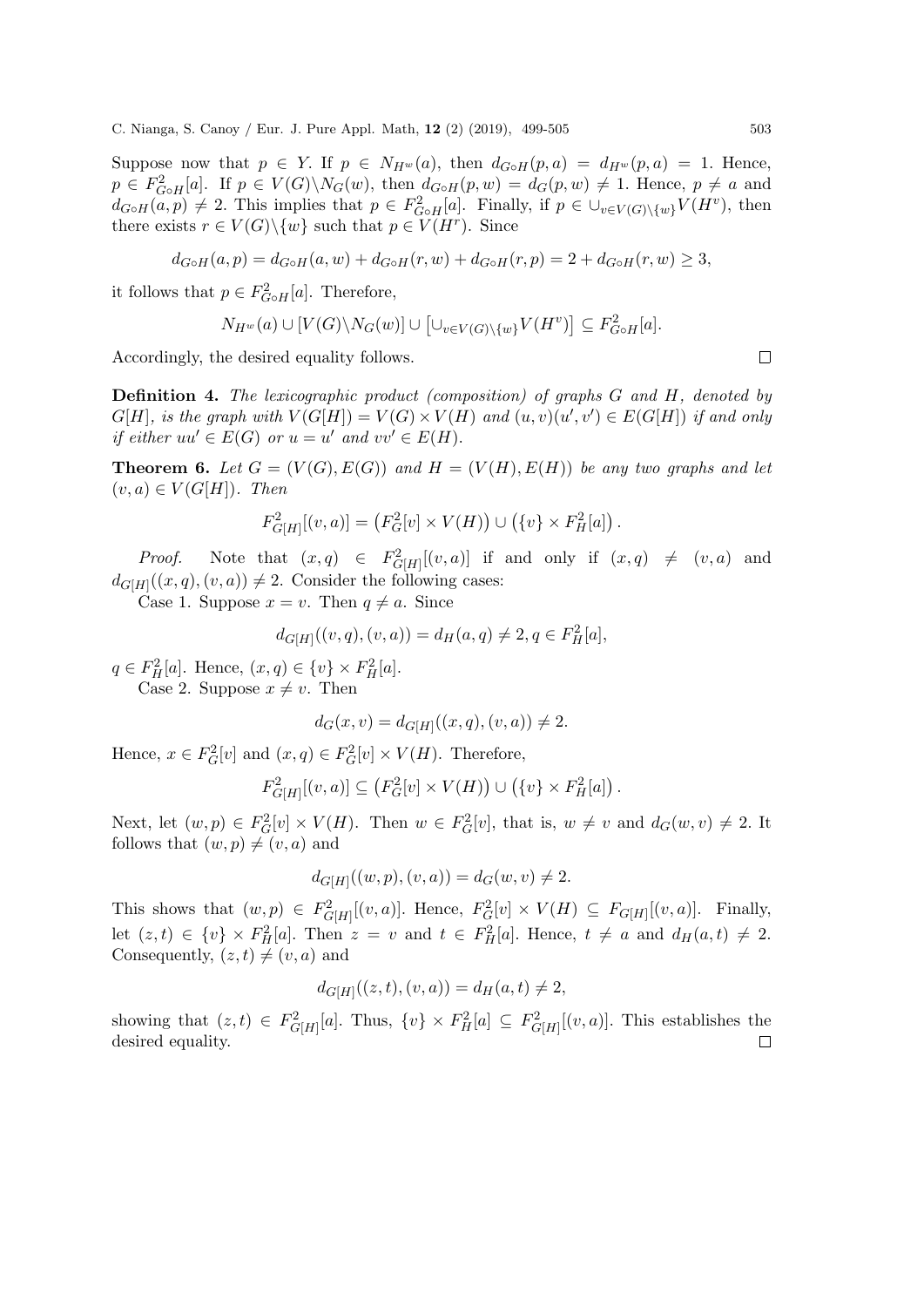**Definition 5.** The Cartesian Product of two graphs  $G_1$  and  $G_2$  denoted by  $G_1 \square G_2$  is a graph with  $V(G_1 \square G_2) = V(G_1) \times V(G_2)$  and two vertices  $a = (u_1, u_2)$  and  $b = (v_1, v_2)$ are adjacent in  $G_1 \Box G_2$  if and only if either  $u_1 = v_1$  and  $u_2v_2 \in E(G_2)$  or  $u_2 = v_2$  and  $u_1v_1 \in E(G_1)$ .

**Theorem 7.** Let  $K = G \square H = (V(K), E(K)),$  where  $G = (V(G), E(G))$  and  $H = (V(H), E(H))$ . Then for each  $(v, a) \in V(K)$ ,

$$
F_K^2[(v,a)] = [F_G^2[v] \times \{a\}] \cup [\{v\} \times F_H^2[a]] \cup [F_G[v] \times V(H) \setminus \{a\}] \cup [N_G(v) \times F_G[a]].
$$

*Proof.* Let  $(v, a) \in V(K) = V(G \square H)$  and  $(x, q) \in F_K^2[(v, a)]$ . Then  $(v, a) \neq (x, q)$  and  $d_K((v, a), (x, q)) \neq 2$ . Now, consider the following cases:

Case 1. Assume that  $x = v$ . Then  $q \neq a$  and  $d_H(q, a) = d_K((x, q), (x, a)) \neq 2$  and so,  $q \in F^2_H[a]$ . Hence,  $(x, q) \in \{v\} \times F^2_H[a]$ .

Case 2. Assume that  $x \neq v$ .

Subcase 1. Let  $q = a$ . Then  $d_G(x, v) = d_K((x, q), (v, q)) \neq 2$  and thus,  $x \in F_G^2[v]$ . It follows that  $(x, q) \in F_G^2[v] \times \{a\}.$ 

Subcase 2. Let  $q \neq a$ . Suppose that  $x \in N_G(v)$ . If  $q \in N_H(a)$ , then

$$
d_K((x, q), (v, a)) = d_G(x, v) + d_H(q, a) = 2,
$$

a contradiction. Thus,  $q \in V(H) \backslash N_H[a]$ . Hence,  $(x, q) \in N_G(v) \times F_G[a]$ . Suppose  $x \notin N_G(v)$ . Then  $x \in F_G[v]$ . Hence,  $(x, q) \in F_G[v] \times V(H) \setminus \{a\}$ . Therefore,

$$
F_K^2[(v,a)] \subseteq [F_G^2[v] \times \{a\}] \cup [\{v\} \times F_H^2[a]] \cup [F_G[v] \times V(H) \setminus \{a\}] \cup [N_G(v) \times F_G[a]]
$$

Next, let  $(v, p) \in \{v\} \times F^2_H[a]$ . Then  $p \neq a$  and  $d_H(a, p) \neq 2$ . Hence,  $(v, p) \neq (v, a)$  and  $d_K((v, p), (v, a)) = d_H(a, p) \neq 2$ , that is,  $(v, p) \in F_K^2[(v, a)]$ . If  $(x, a) \in F_G^2[v] \times \{a\}$ , then  $x \neq v$  and  $d_G(x, v) \neq 2$ . Hence,  $(x, a) \neq (v, a)$  and  $d_K((v, a), (x, a)) = d_G(x, v) \neq 2$ , that is,  $(x, a) \in F_K^2[(v, a)]$ . Now,  $(y, b) \in N_G(v) \times F_H[a]$  implies  $d_G(y, v) = 1$  and  $d_H(b, a) \geq 2$ . It follows that  $(y, b) \neq (v, a)$  and

$$
d_K((y, b), (v, a)) = d_G(y, v) + d_H(b, a) \ge 3.
$$

Hence,  $(y, b) \in F_K^2[(v, a)]$ . Finally,  $(z, t) \in [F_G[v] \times V(H) \setminus \{a\}]$  implies  $d_G(z, v) \geq 2$  and  $d_H(t, a) \geq 1$ . This means that  $(z, t) \neq (v, a)$  and

$$
d_K((z,t),(v,a)) = d_G(z,v) + d_H(t,a) \ge 3.
$$

Thus,  $(z, t) \in F_K^2[(v, a)]$ . Therefore,

$$
\big[F_G^2[v] \times \{a\}\big] \cup \big[\{v\} \times F_H^2[a]\big] \cup [F_G[v] \times V(H) \setminus \{a\}\big] \cup [N_G(v) \times F_G[a]] \subseteq F_K^2[(v,a)].
$$

This establishes the desired equality.

 $\Box$